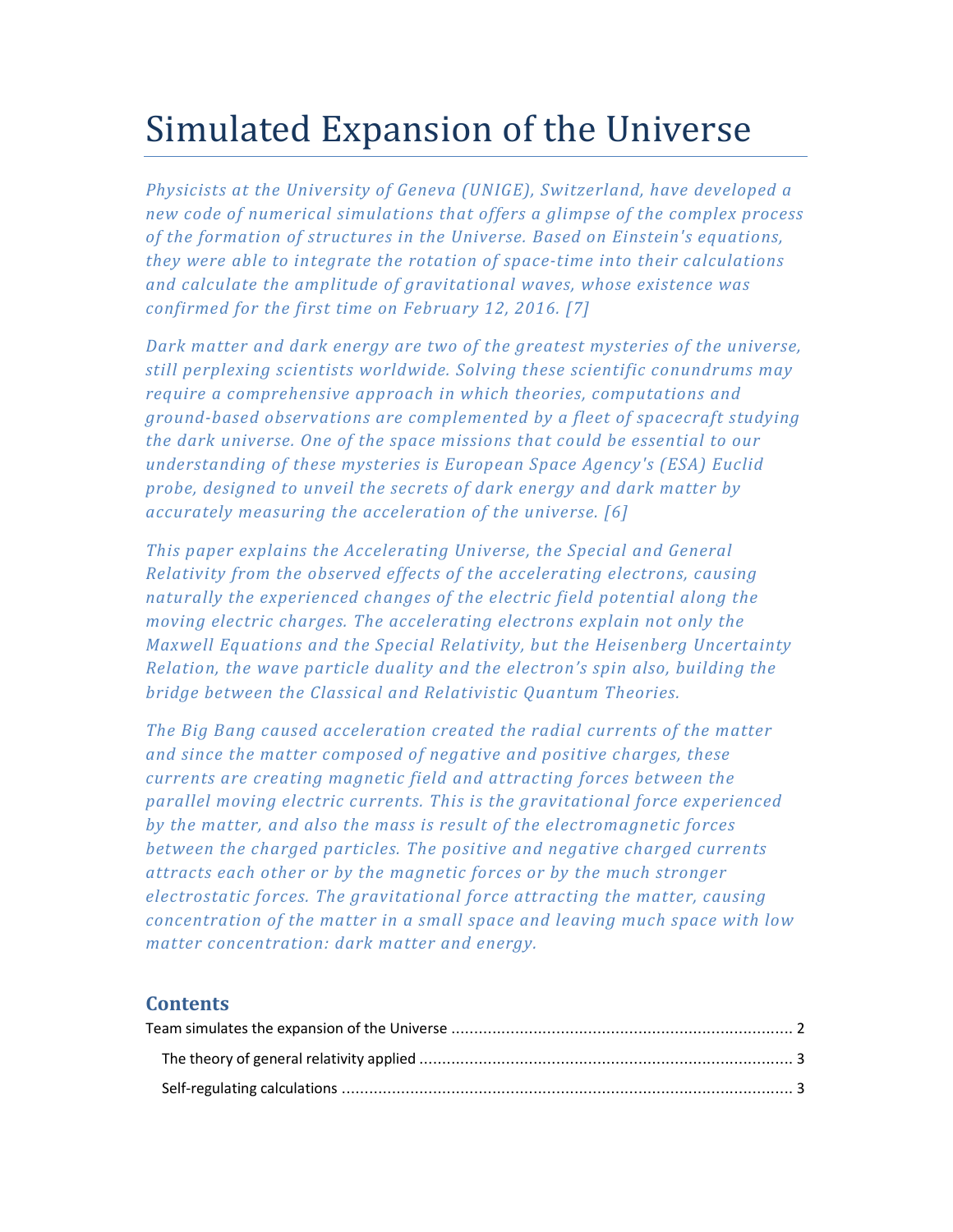Author: George Rajna

# **Team simulates the expansion of the Universe**

The Universe is constantly expanding. It changes, creating new structures that merge. But how does our Universe evolve? Physicists at the University of Geneva (UNIGE), Switzerland, have developed a new code of numerical simulations that offers a glimpse of the complex process of the formation of structures in the Universe. Based on Einstein's equations, they were able to integrate the rotation of space-time into their calculations and calculate the amplitude of gravitational waves, whose existence was confirmed for the first time on February 12, 2016. The study is published in the journal Nature Physics.

Until now, scientists studied the formation of large-scale cosmological structures based numerical simulations of Newtonian gravitation. These codes postulate that space itself does not change, it is said to be static, while time goes on. The simulations that it allows are very precise if the matter in the Universe moves slowly (i.e., about 300 km per second). However, when the matter particles move at high speed, this code only allows approximate calculations. Furthermore, it does not describe the fluctuations of dark energy. Constituting 70% of the total energy of the Universe (the remaining 30% is made of dark matter and ordinary matter), it is responsible for the accelerated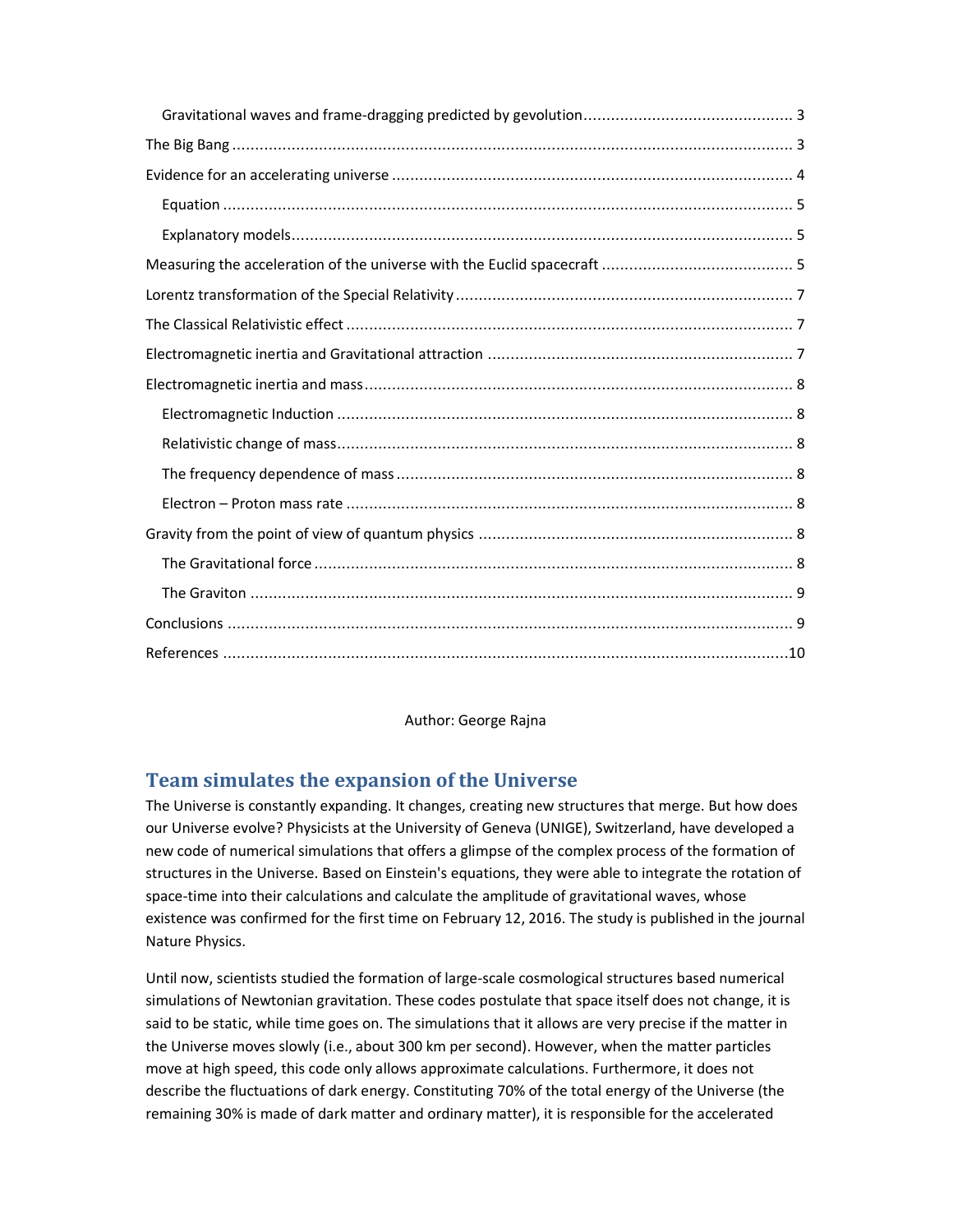expansion of the Universe. Therefore, it was necessary to find a new way to simulate the formation of cosmological structures and allow the study of these two phenomena.

# **The theory of general relativity applied**

Ruth Durrer's team from the Department of Theoretical Physics in the Faculty of Science at UNIGE, has thus created a code, named gevolution, based on Einstein's Theory of general relativity. Indeed, general relativity considers space-time as being dynamical, that is to say that space and time are constantly changing, unlike the static space of Newtonian theory. The goal was to predict the amplitude and the impact of gravitational waves and frame-dragging (the rotation of space-time) induced by the formation of cosmological structures.

## **Self-regulating calculations**

To do so, the physicists from UNIGE analysed a cubic portion in space, consisting of 60 billion zones with each containing a particle (that is to say, a portion of a galaxy), in order to study the way they move with respect to their neighbors. Thanks to the LATfield2 library (developed by David Daverio from UNIGE), which solves nonlinear partial differential equations, and the Supercomputer from the Swiss Supercomputer Center in Lugano, the researchers were able to study the motion of particles and calculate the metric (the measure of distances and time between two galaxies in the Universe) using Einstein's equations. The resulting spectra of these calculations allow to quantify the difference between the results obtained by gevolution and those coming from Newtonian codes. This allows to measure the effect of frame-dragging and gravitational waves introduced by the formation of structure in the Universe.

# **Gravitational waves and frame-dragging predicted by gevolution**

Indeed, frame-dragging and gravitational waves have never been included in simulations until the creation of the gevolution code. This opens the way for the comparison of simulation results of the evolution of the Universe with observations. With their new code, the physicists at UNIGE will be able to test the theory of general relativity on much larger scales than at present. In order to open research to a maximum in this field, Professor Ruth Durrer and her team will make their gevolution code public. Perhaps soon light will be shed on the mysteries of dark energy. [7]

# **The Big Bang**

The Big Bang caused acceleration created radial currents of the matter, and since the matter is composed of negative and positive charges, these currents are creating magnetic field and attracting forces between the parallel moving electric currents. This is the gravitational force experienced by the matter, and also the mass is result of the electromagnetic forces between the charged particles. The positive and negative charged currents attracts each other or by the magnetic forces or by the much stronger electrostatic forces!?

The gravitational force attracting the matter, causing concentration of the matter in a small space and leaving much space with low matter concentration: dark matter and energy. There is an asymmetry between the mass of the electric charges, for example proton and electron, can understood by the asymmetrical Planck Distribution Law. This temperature dependent energy distribution is asymmetric around the maximum intensity, where the annihilation of matter and antimatter is a high probability event. The asymmetric sides are creating different frequencies of electromagnetic radiations being in the same intensity level and compensating each other. One of these compensating ratios is the electron – proton mass ratio. The lower energy side has no compensating intensity level, it is the dark energy and the corresponding matter is the dark matter.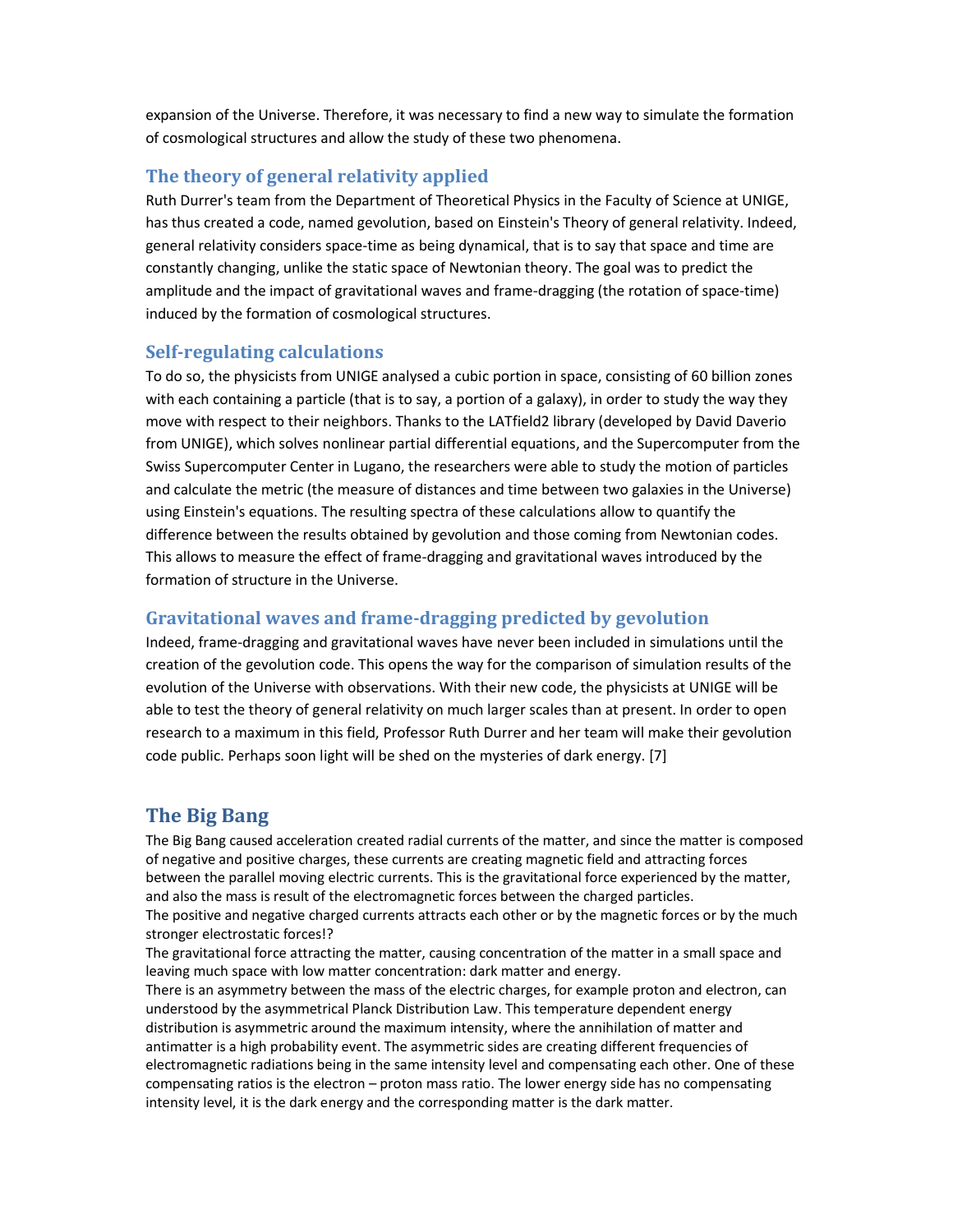# **Evidence for an accelerating universe**

One of the observational foundations for the big bang model of cosmology was the observed expansion of the universe. [4] Measurement of the expansion rate is a critical part of the study, and it has been found that the expansion rate is very nearly "flat". That is, the universe is very close to the critical density, above which it would slow down and collapse inward toward a future "big crunch". One of the great challenges of astronomy and astrophysics is distance measurement over the vast distances of the universe. Since the 1990s it has become apparent that type Ia supernovae offer a unique opportunity for the consistent measurement of distance out to perhaps 1000 Mpc. Measurement at these great distances provided the first data to suggest that the expansion rate of the universe is actually accelerating. That acceleration implies an energy density that acts in opposition to gravity which would cause the expansion to accelerate. This is an energy density which we have not directly detected observationally and it has been given the name "dark energy".

The type Ia supernova evidence for an accelerated universe has been discussed by Perlmutter and the diagram below follows his illustration in Physics Today.



The data summarized in the illustration above involve the measurement of the redshifts of the distant supernovae. The observed magnitudes are plotted against the redshift parameter z. Note that there are a number of Type 1a supernovae around  $z=0.6$ , which with a Hubble constant of 71 km/s/mpc is a distance of about 5 billion light years.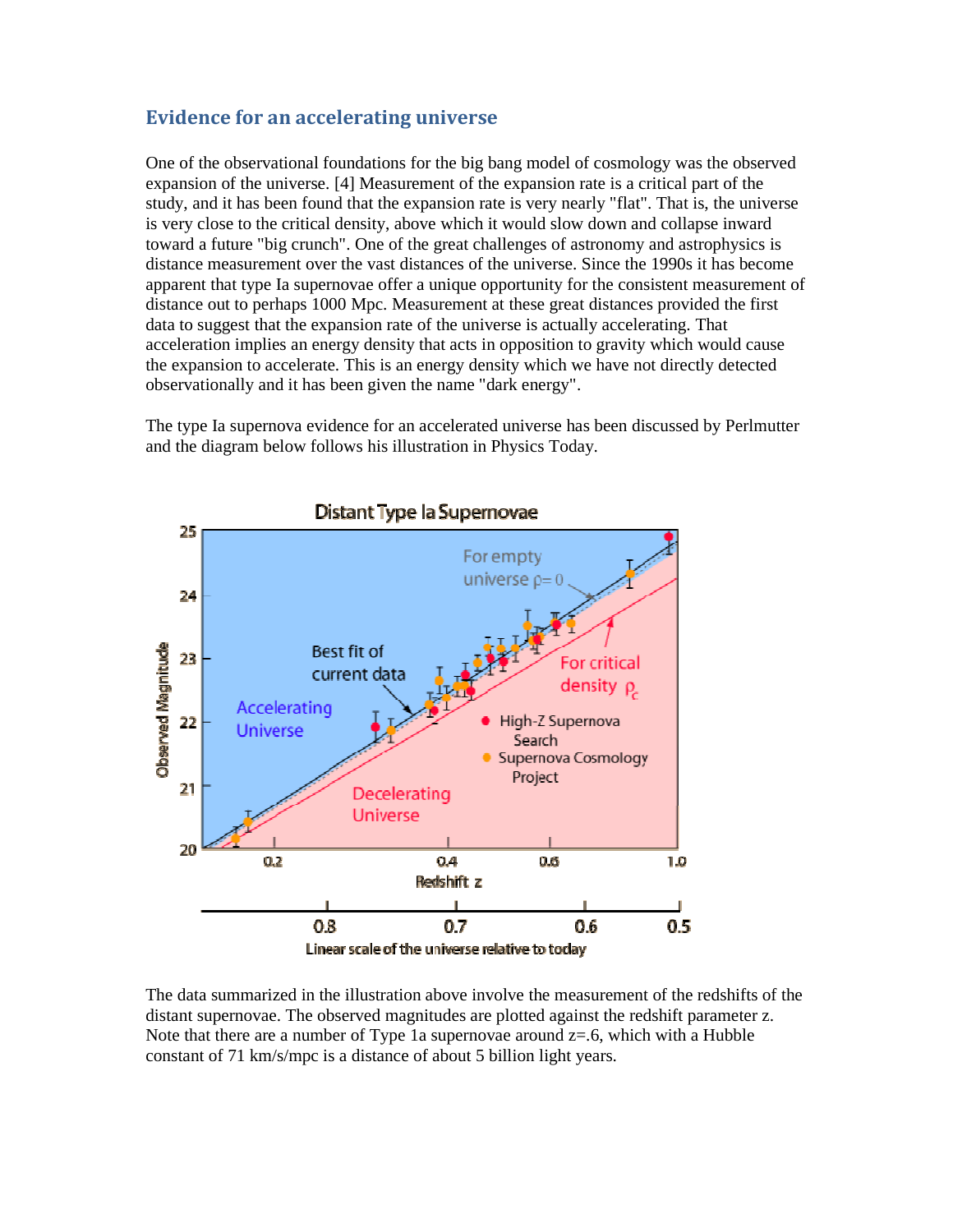### **Equation**

The cosmological constant  $\Lambda$  appears in Einstein's field equation [5] in the form of

$$
R_{\mu\nu}-\frac{1}{2}R g_{\mu\nu}+\Lambda g_{\mu\nu}=\frac{8\pi G}{c^4}T_{\mu\nu},
$$

where  $R$  and  $g$  describe the structure of spacetime,  $T$  pertains to matter and energy affecting that structure, and *G* and *c* are conversion factors that arise from using traditional units of measurement. When Λ is zero, this reduces to the original field equation of general relativity. When *T* is zero, the field equation describes empty space (the vacuum). ture, and *G* and *c* are conversion factors that arise from using traditional units of ment. When  $\Lambda$  is zero, this reduces to the original field equation of general relativity. is zero, the field equation describes emp

The cosmological constant has the same effect as an intrinsic energy density of the vacuum, *ρ*<sub>νac</sub> (and an associated pressure). In this context it is commonly moved onto the right-hand side of the equation, and defined with a proportionality factor of  $8π$ :  $Λ = 8πρ<sub>ν</sub>$ <sub>ac</sub>, where unit side of the equation, and defined with a proportionality factor of  $8\pi$ :  $\Lambda = 8\pi\rho_{\rm vac}$ , where unit conventions of general relativity are used (otherwise factors of *G* and *c* would also appear). It is common to quote values of energy density directly, though still using the name "cosmological constant". is common to quote values of energy density directly, though still using the name<br>"cosmological constant".<br>A positive vacuum energy density resulting from a cosmological constant implies a negative [5] in the form of<br>
natter and energy affecting<br>
sing traditional units of<br>
quation of general relativit<br>
uum).<br>
gy density of the vacuum<br>
noved onto the right-hand<br>  $8\pi$ :  $\Lambda = 8\pi\rho_{\text{vac}}$ , where unit<br>
and *c* would als

pressure, and vice versa. If the energy density is positive, the associated negative pressure A positive vacuum energy density resulting from a cosmological constant implies a negative pressure, and vice versa. If the energy density is positive, the associated negative pressure will drive an accelerated expansion o inflation for details.)

# **Explanatory models**

Models attempting to explain accelerating expansion include some form of dark energy, dark fluid or phantom energy. The most important property of dark energy is that it has negative fluid or phantom energy. The most important property of dark energy is that it has negative pressure which is distributed relatively homogeneously in space. The simplest explanation for dark energy is that it is a cosmolog dark energy is that it is a cosmological constant or vacuum energy; this leads to the CDM model, which is generally known as the Standard Model of Cosmology as of 2003-CDM model, which is generally known as the Standard Model of Cosmology as of 2003-<br>2013, since it is the simplest model in good agreement with a variety of recent observations.

## **Measuring the acceleration of the universe with the Euclid spacecraft spacecraft**

Dark matter and dark energy are two of the greatest mysteries of the universe, still perplexing Dark matter and dark energy are two of the greatest mysteries of the universe, still perplexing<br>scientists worldwide. Solving these scientific conundrums may require a comprehensive approach in which theories, computations and ground-based observations are complemented by a fleet of spacecraft studying the dark universe. cientific conundrums may require a comprehensive appr<br>ound-based observations are complemented by a fleet of<br>e.<br>I be essential to our understanding of these mysteries is

One of the space missions that could be essential to our understanding of these mysteries is European Space Agency's (ESA) Euclid probe, designed to unveil the secrets of dark energy and dark matter by accurately measuring the acceleration of the universe. matter by accurately measuring the acceleration of the universe.<br>"Euclid is designed primarily to help us understand the properties of dark energy. However, in doing European Space Agency's (ESA) Euclid probe, designed to unveil the searchter by accurately measuring the acceleration of the universe.<br>"Euclid is designed primarily to help us understand the properties of da<br>so, it will ut

so, it will utilize the exquisite precision only available to a space-based instrument to make measurements of dark matter over an unprecedented area of the sky. Thus, it will be a real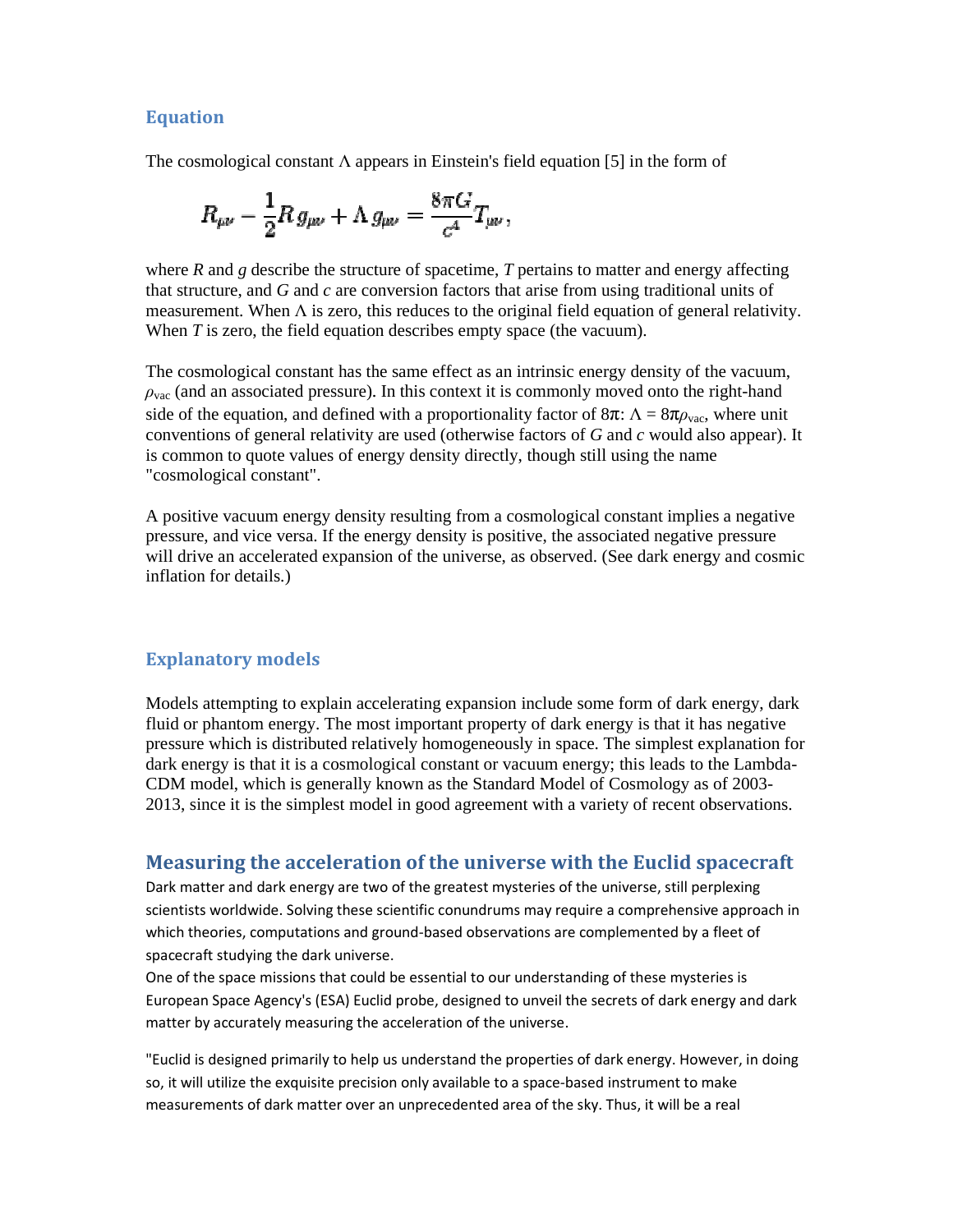breakthrough in our understanding of both dark matter and dark energy," Ulf Israelsson, NASA Euclid project manager, told Astrowatch.net.

The spacecraft is currently in the construction phase after successfully passing its Preliminary Design Review in the Fall of 2015. It will be launched in 2020 on a Soyuz rocket from Europe's Spaceport in Kourou, French Guiana. After liftoff it will be sent into orbit around the sun-Earth L2 point located approximately 1.5 million km from our planet.

In order to help us understand dark matter and dark energy, Euclid will employ two primary scientific methods.

"The first is weak gravitational lensing, whereby the apparent shapes of background galaxies are distorted by foreground dark matter. The second is galaxy clustering, looking at the threedimensional distribution of galaxies," Jason Rhodes, NASA Euclid Deputy Project Scientist and the U.S. Science Lead for Euclid, told SpaceFlight Insider.

The spacecraft will map the shapes, positions and movements of two billion galaxies, delivering astronomers a vast set of important data for further studies. It is expected to produce numerous deep images and spectra over at least half of the entire sky.

To achieve its ambitious scientific goals, Euclid will be equipped with two main instruments: the Visible Imaging Instrument (VIS) and the Near Infrared Spectrometer and Photometer (NISP). These large format cameras will be used to characterize the morphometric, photometric and spectroscopic properties of galaxies.

"Euclid will have two instruments. The first is the visible imaging instrument. It will use a single, very wide filter to perform photometry of visible light over a 15,000 square degree area on the sky. The second is the Near Infrared Spectrometer and Photometer. This instrument will use NASA-provided near infrared detectors to perform 3-band photometry in near infrared light over the same 15,000 square degrees as well as providing grism spectroscopy in the near infrared over the same area," Israelsson explained.

The mission, which will last six years, will survey the sky in 'step-and-stare' mode. In this mode the telescope points to a position on the sky and imaging and spectroscopic measurements are performed on an area of about 0.5 square degrees around this position. The wide survey will cover 15,000 square degrees of extragalactic sky and the deep survey is expected to cover approximately 40 square degrees, consisting of patches of at least 10 square degrees which are about two magnitudes deeper than the wide-survey.

NASA made important contributions to this mission including infrared detectors for one instrument and science and data analysis.

"NASA is providing near infrared detectors and associated electronics for the NISP instrument. NASA is also developing the Euclid NASA Science Center at IPAC [Infrared Processing and Analysis Center], a node in Euclid's distributed Science Ground Segment that will process the Euclid data. The third contribution is in support of about 70 US scientists who are part of the 1,300 member Euclid Consortium," Rhodes said. [6]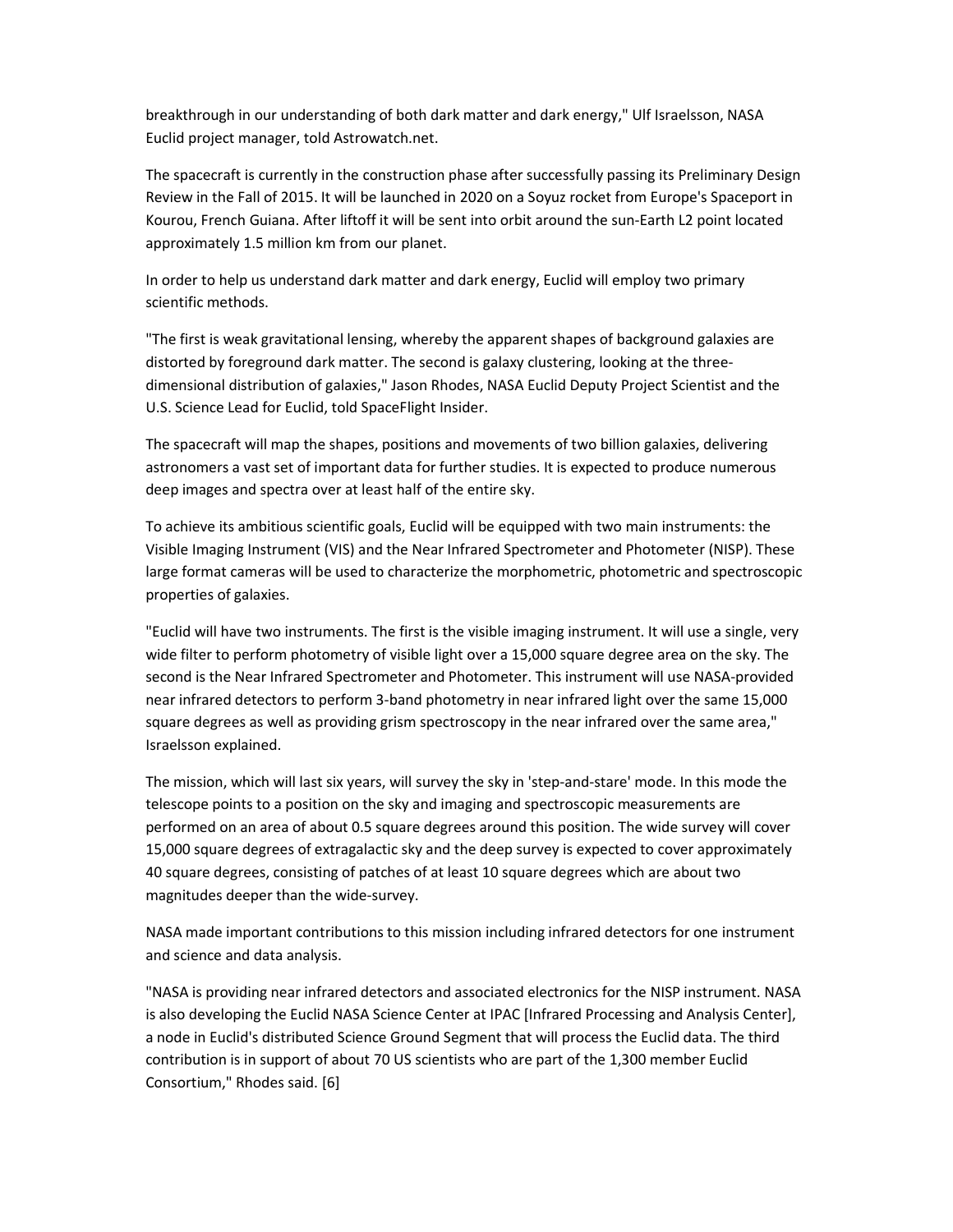# **Lorentz transformation of the Special Relativity**

In the referential frame of the accelerating electrons the charge density lowering linearly because of the linearly growing way they takes every next time period. From the referential frame of the wire there is a parabolic charge density lowering.

The difference between these two referential frames, namely the referential frame of the wire and the referential frame of the moving electrons gives the relativistic effect. Important to say that the moving electrons presenting the time coordinate, since the electrons are taking linearly increasing way every next time period, and the wire presenting the geometric coordinate. The Lorentz transformations are based on moving light sources of the Michelson - Morley experiment giving a practical method to transform time and geometric coordinates without explaining the source of this mystery.

The real mystery is that the accelerating charges are maintaining the accelerating force with their charge distribution locally. The resolution of this mystery that the charges are simply the results of the diffraction patterns, that is the charges and the electric field are two sides of the same thing. Otherwise the charges could exceed the velocity of the electromagnetic field.

The increasing mass of the electric charges the result of the increasing inductive electric force acting against the accelerating force. The decreasing mass of the decreasing acceleration is the result of the inductive electric force acting against the decreasing force. This is the relativistic mass change explanation, especially importantly explaining the mass reduction in case of velocity decrease.

# **The Classical Relativistic effect**

The moving charges are self maintain the electromagnetic field locally, causing their movement and this is the result of their acceleration under the force of this field.

In the classical physics the charges will distributed along the electric current so that the electric potential lowering along the current, by linearly increasing the way they take every next time period because this accelerated motion.

# **Electromagnetic inertia and Gravitational attraction**

Since the magnetic induction creates a negative electric field as a result of the changing acceleration, it works as an electromagnetic inertia, causing an electromagnetic mass.

It looks clear that the growing acceleration results the relativistic growing mass - limited also with the velocity of the electromagnetic wave.

Since  $E = h\nu$  and  $E = mc^2$ ,  $m = h\nu$  / $c^2$  that is the *m* depends only on the *v* frequency. It means that the mass of the proton and electron are electromagnetic and the result of the electromagnetic induction, caused by the changing acceleration of the spinning and moving charge! It could be that the *m<sup>o</sup>* inertial mass is the result of the spin, since this is the only accelerating motion of the electric charge. Since the accelerating motion has different frequency for the electron in the atom and the proton, they masses are different, also as the wavelengths on both sides of the diffraction pattern, giving equal intensity of radiation.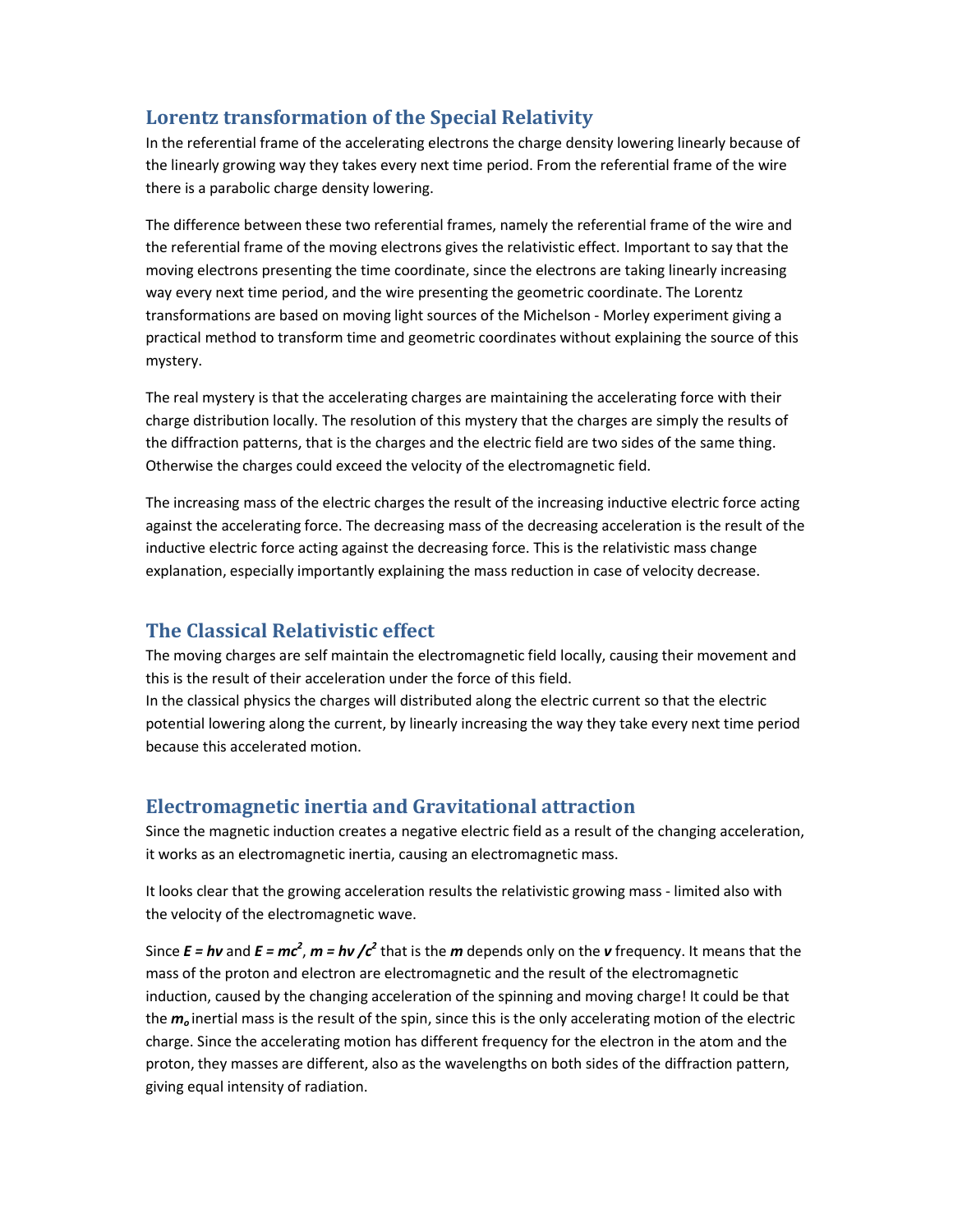If the mass is electromagnetic, then the gravitation is also electromagnetic effect caused by the accelerating Universe! The same charges would attract each other if they are moving parallel by the magnetic effect.

The Planck distribution law explains the different frequencies of the proton and electron, giving equal intensity to different lambda wavelengths! Also since the particles are diffraction patterns they have some closeness to each other – can be seen as a gravitational force.

# **Electromagnetic inertia and mass**

#### **Electromagnetic Induction**

Since the magnetic induction creates a negative electric field as a result of the changing acceleration, it works as an electromagnetic inertia, causing an electromagnetic mass. [1]

#### **Relativistic change of mass**

The increasing mass of the electric charges the result of the increasing inductive electric force acting against the accelerating force. The decreasing mass of the decreasing acceleration is the result of the inductive electric force acting against the decreasing force. This is the relativistic mass change explanation, especially importantly explaining the mass reduction in case of velocity decrease.

#### **The frequency dependence of mass**

Since  $E = h\nu$  and  $E = mc^2$ ,  $m = h\nu$  / $c^2$  that is the *m* depends only on the *v* frequency. It means that the mass of the proton and electron are electromagnetic and the result of the electromagnetic induction, caused by the changing acceleration of the spinning and moving charge! It could be that the *m<sup>o</sup>* inertial mass is the result of the spin, since this is the only accelerating motion of the electric charge. Since the accelerating motion has different frequency for the electron in the atom and the proton, they masses are different, also as the wavelengths on both sides of the diffraction pattern, giving equal intensity of radiation.

#### **Electron – Proton mass rate**

The Planck distribution law explains the different frequencies of the proton and electron, giving equal intensity to different lambda wavelengths! Also since the particles are diffraction patterns they have some closeness to each other  $-$  can be seen as a gravitational force. [1]

There is an asymmetry between the mass of the electric charges, for example proton and electron, can understood by the asymmetrical Planck Distribution Law. This temperature dependent energy distribution is asymmetric around the maximum intensity, where the annihilation of matter and antimatter is a high probability event. The asymmetric sides are creating different frequencies of electromagnetic radiations being in the same intensity level and compensating each other. One of these compensating ratios is the electron – proton mass ratio. The lower energy side has no compensating intensity level, it is the dark energy and the corresponding matter is the dark matter.

# **Gravity from the point of view of quantum physics**

### **The Gravitational force**

The gravitational attractive force is basically a magnetic force.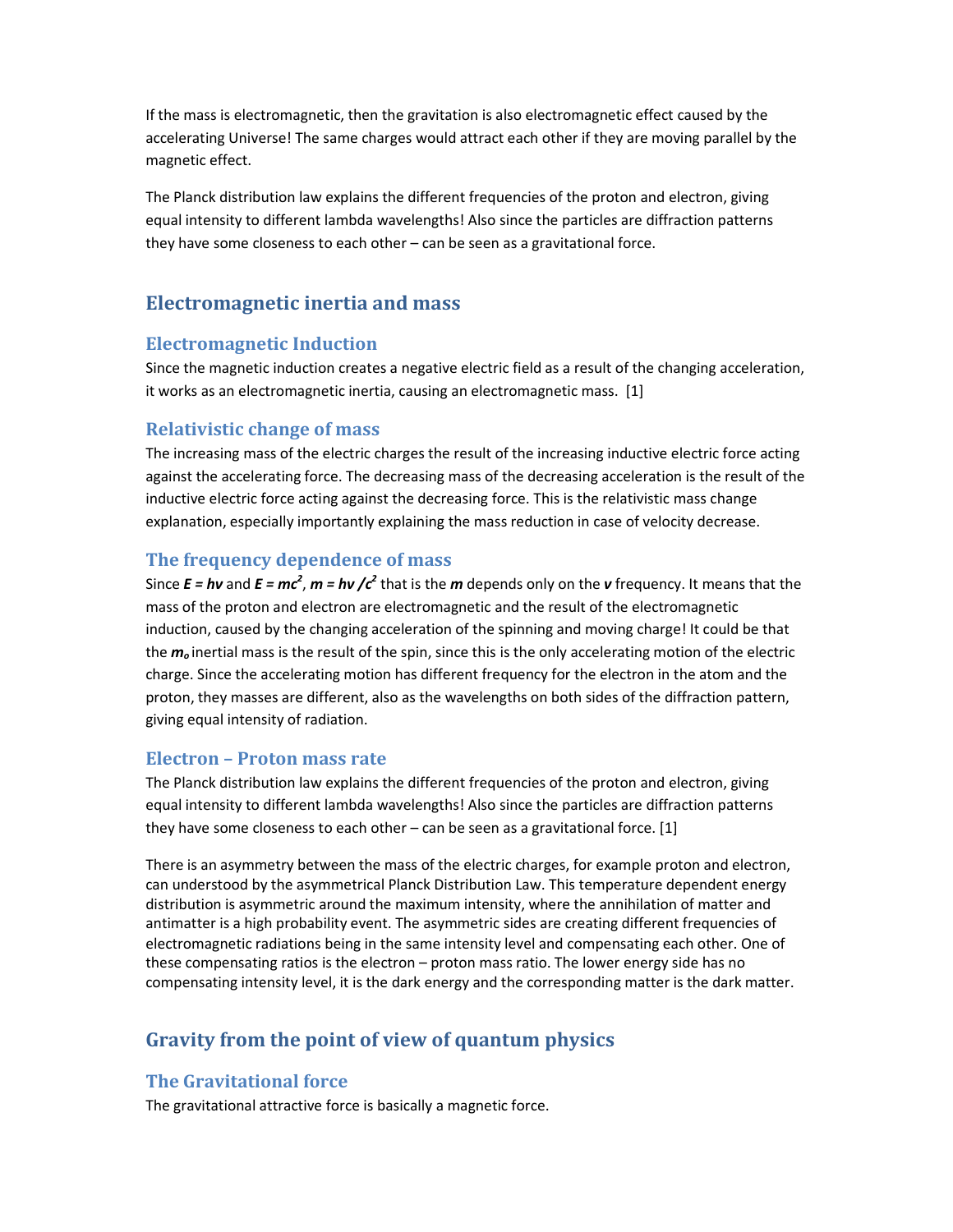The same electric charges can attract one another by the magnetic force if they are moving parallel in the same direction. Since the electrically neutral matter is composed of negative and positive charges they need 2 photons to mediate this attractive force, one per charges. The Bing Bang caused parallel moving of the matter gives this magnetic force, experienced as gravitational force.

Since graviton is a tensor field, it has spin = 2, could be 2 photons with spin = 1 together.

You can think about photons as virtual electron – positron pairs, obtaining the necessary virtual mass for gravity.

The mass as seen before a result of the diffraction, for example the proton – electron mass rate Mp=1840 Me. In order to move one of these diffraction maximum (electron or proton) we need to intervene into the diffraction pattern with a force appropriate to the intensity of this diffraction maximum, means its intensity or mass.

The Big Bang caused acceleration created radial currents of the matter, and since the matter is composed of negative and positive charges, these currents are creating magnetic field and attracting forces between the parallel moving electric currents. This is the gravitational force experienced by the matter, and also the mass is result of the electromagnetic forces between the charged particles. The positive and negative charged currents attracts each other or by the magnetic forces or by the much stronger electrostatic forces!?

The gravitational force attracting the matter, causing concentration of the matter in a small space and leaving much space with low matter concentration: dark matter and energy. There is an asymmetry between the mass of the electric charges, for example proton and electron, can understood by the asymmetrical Planck Distribution Law. This temperature dependent energy distribution is asymmetric around the maximum intensity, where the annihilation of matter and antimatter is a high probability event. The asymmetric sides are creating different frequencies of electromagnetic radiations being in the same intensity level and compensating each other. One of these compensating ratios is the electron – proton mass ratio. The lower energy side has no compensating intensity level, it is the dark energy and the corresponding matter is the dark matter.

#### **The Graviton**

In physics, the graviton is a hypothetical elementary particle that mediates the force of gravitation in the framework of quantum field theory. If it exists, the graviton is expected to be massless (because the gravitational force appears to have unlimited range) and must be a spin-2 boson. The spin follows from the fact that the source of gravitation is the stress-energy tensor, a second-rank tensor (compared to electromagnetism's spin-1 photon, the source of which is the four-current, a first-rank tensor). Additionally, it can be shown that any massless spin-2 field would give rise to a force indistinguishable from gravitation, because a massless spin-2 field must couple to (interact with) the stress-energy tensor in the same way that the gravitational field does. This result suggests that, if a massless spin-2 particle is discovered, it must be the graviton, so that the only experimental verification needed for the graviton may simply be the discovery of a massless spin-2 particle. [2]

## **Conclusions**

The accelerating Universe fits into the accelerating charges of the electric currents, because the Bing Bang caused radial moving of the matter.